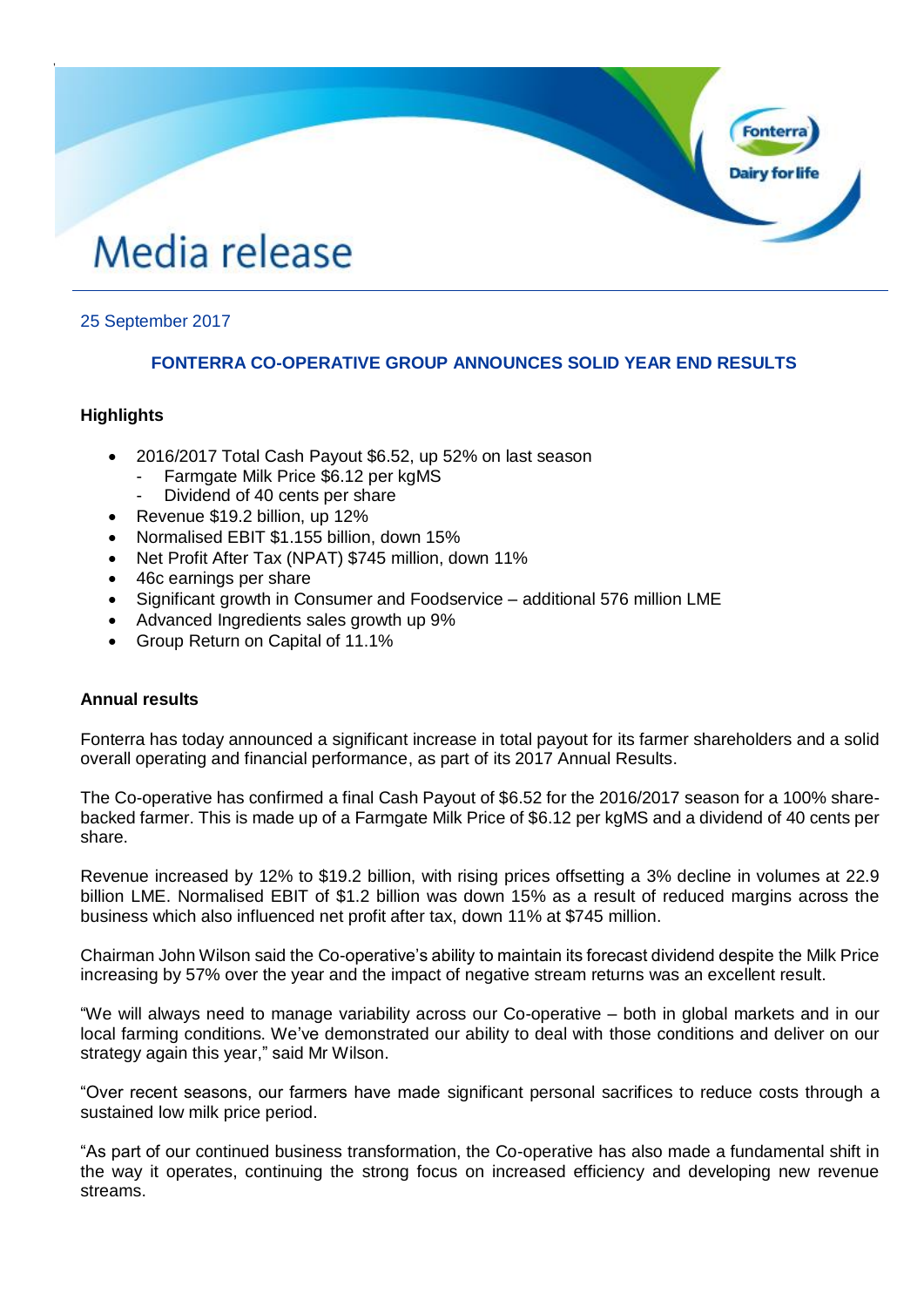"Despite lower milk volumes due to poor weather in parts of the season, the business delivered a good result by prioritising higher value Advanced Ingredients and growing our sales of these in-demand and specialised products by 473 million LME this year."

Our Consumer and Foodservice business continues its strong performance. This year we sold more than 5.5 billion LMEs, an additional 576 million LME on last year. This volume growth across these two portfolios has delivered normalised EBIT of \$614 million, an increase of 6% on last year.

"Today's announcement will be welcome news for our farmers, who remain focused on carrying their onfarm efficiencies through to the new season to make the most of improved prices," said Mr Wilson.

#### **Our business performance**

Chief Executive Theo Spierings said the quality of the Co-operative's performance and its solid earnings resulted from two consistent themes.

"We have been clear and single minded about delivering to strategy, leveraging our scale efficiencies and prioritising value and higher margin products. At the same time, we have tapped into the expertise of our people to come up with innovative ways to generate higher returns for the future," said Mr Spierings. "Within our Ingredients business, our higher value Advanced Ingredients segment achieved a 9% increase in sales volumes. This includes sales of products such as functional proteins, high-spec whole milk powder and extra-stretch cheese. These Advanced Ingredients made up 19% of our total external sales volumes this year.

"Our new product development and strong customer relationships in our key markets is capturing more and more of our full potential in our Consumer and Foodservice categories, evidenced by our Anchor Food Professionals Foodservice business which grew at 10 times the market growth rate over the past 12 months.

Mr Spierings said that, over the past year, Fonterra had commissioned or announced new investments across the full range of our Consumer and Foodservice product portfolio. This included new UHT lines at Waitoa, butter and cream cheese expansions at Te Rapa, construction of the Co-operative's largest mozzarella plant at Clandeboye, two new cream cheese plants at Darfield, and the reopening of its cheese and whey plants at Stanhope in Australia.

"Foodservice, in particular, is a demand-led business and each of these investments is backed by a growing customer order book. Having the capacity and agility to quickly meet demand in this segment is critical to developing customer relationships and is our ticket to the game in many of our key markets," said Mr Spierings.

### **The next step in the Fonterra strategy**

"New Zealand milk remains at the very core of our Co-operative, and our future requires us to be strongly connected to the diverse and ever-changing needs of consumers," said Mr Spierings.

"Our V3 strategy of driving more Volume into higher Value at Velocity is at the heart of our ambition, and provides the foundation for us to fund and drive innovation and sustainable value creation. This year, our V3 strength has secured our ability to deliver solid earnings in an environment of rapidly increasing milk prices.

"To remain successful, we need to be agile in every facet of our Co-operative – on-farm, across our manufacturing and distribution footprint, right through to the food we produce and how we produce it. Our investment in innovation and advanced technologies, and an ongoing focus on creating sustainable, longterm value will become the foundation on which we continue to build strength into our Co-operative," Mr Spierings said.